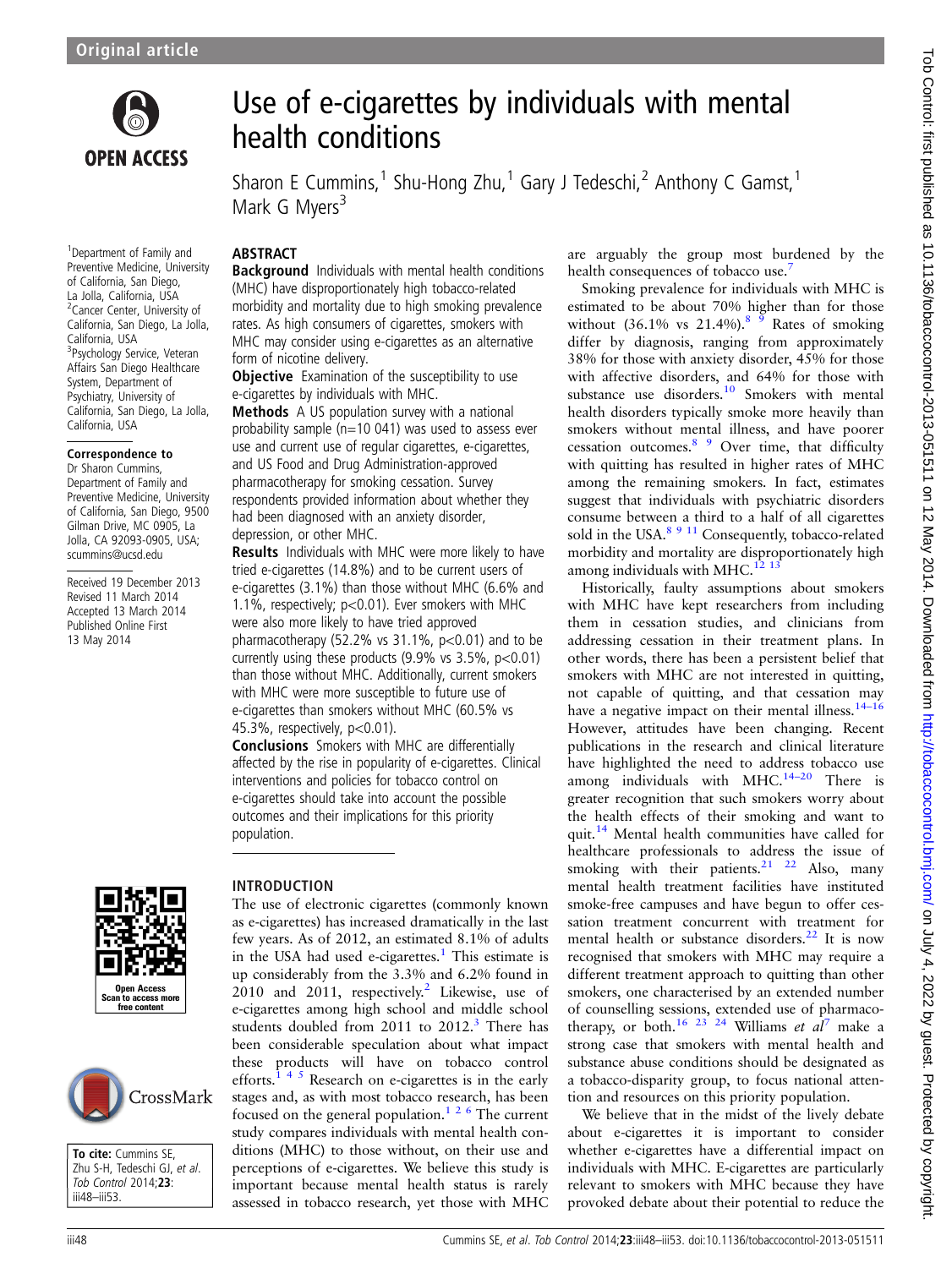harm associated with smoking regular cigarettes and their usefulness as a cessation aid.<sup>25-27</sup> Despite a shortage of evidence to support these claims, e-cigarettes are commonly promoted for smoking cessation<sup>28</sup> and often are used for this purpose.<sup>1</sup> <sup>29</sup> Of particular concern is that some e-cigarette manufacturers are marketing their products as a means for managing psychiatric symptoms.<sup>[30 31](#page-5-0)</sup> These companies are directly targeting individuals with MHC, whether they are current smokers or not.

This study examines the use of e-cigarettes, regular cigarettes, and approved quitting aids, comparing individuals with MHC to those without. If those with MHC are a priority for tobacco control, then it is necessary to examine whether they are being differentially affected by the rise in popularity of e-cigarettes. Specifically, this study examines consumption rates, and whether the reasons for using e-cigarettes differ by mental health status.

#### METHODS

#### Data source

A survey was commissioned by the University of California, San Diego and administered in February 2012 by GfK, a market research institute. GfK recruits a probability sample representative of the US population (KnowledgePanel) using an addressbased sampling methodology.<sup>32</sup> <sup>33</sup> Surveys are performed online, and panel participants are provided with a netbook computer and network access, as needed. The KnowledgePanel methodology results in a probability sample of the US population with representativeness equivalent to most other well-known population surveys.<sup>34-[36](#page-5-0)</sup>

The present study came out of a cross-sectional survey that was designed to gather information on smoking history and cigarette use, perceptions about different tobacco products (including e-cigarettes) and quitting aids, attitudes toward tobacco control efforts, and beliefs about the process of quitting smoking.<sup>[1](#page-5-0)</sup> The response rate for the survey was  $66.5\%$  $(n=10 041)$  of which 3111 were current smokers, 3676 were former smokers and 3254 were never smokers. The survey was conducted between 24 February and 8 March 2012.

#### Measurement

Upon enrolment, each KnowledgePanel participant is asked to complete a self-reported personal health profile that includes smoking status and a list of ailments and diagnosed medical conditions such as attention deficit disorder, diabetes, heart disease, high blood pressure and cancer. Three MHC are listed, including anxiety disorder, depression, and other 'mental health condition.' For the purposes of this study, anyone who reported any of the three mental health items was coded as having a MHC.

Cigarette smoking was assessed using multiple questions with smokers defined as those who had smoked at least 100 cigarettes in their lifetime. Smokers were classified as: current, if they said they smoked 'every day' or 'some days' (when asked 'Do you currently smoke cigarettes every day, some days, or not at all?'), recent former if they smoked within the past year, and longterm former if they last smoked over 1 year ago. Never smokers were defined as those who had not smoked 100 cigarettes in their lifetime.

Likewise, the use of e-cigarettes was assessed using multiple questions. Since the product was relatively new, the survey described e-cigarettes as 'electronic devices that deliver nicotine in a vapour and look like cigarettes, but contain no tobacco.' Respondents who had ever used e-cigarettes were coded as current users if they had used them in the previous 30 days. Respondents were also asked about their ever use and current use (within the past 30 days) of the following approved quitting

aids: nicotine patches, nicotine gum, nicotine lozenges, nicotine spray/inhaler, Zyban (Wellbutrin, bupropion), and Chantix (varenicline).

Ever users of e-cigarettes were asked why they used e-cigarettes, and indicated yes or no for each of the following options: 'safer than cigarettes', 'cheaper than cigarettes,' 'easy to use when I can't smoke,' 'to try to quit smoking cigarettes,' or 'just because.' These options were presented in randomised order for each respondent to minimise the order effect in response. To assess susceptibility to using e-cigarettes in the future, respondents who had never used e-cigarettes were asked 'How likely are you to try e-cigarettes in the future?' Those who responded that they were very likely or somewhat likely to use e-cigarettes were considered to be susceptible, as were those who had tried e-cigarettes but were not currently using them.<sup>137</sup>

#### Analysis

The 2010 US Current Population Survey was used to calculate weighted percentages.<sup>[36](#page-5-0)</sup> A poststratification adjustment was used to account for non-response, for non-coverage, and undersampling and oversampling resulting from the KnowledgePanel survey-specific sampling design. An adjustment for the oversampling of smokers produced an overall smoking prevalence for the USA of 19.1%, equivalent to a national estimate of 19.3% based on the 2010 National Health Interview Survey.<sup>[38](#page-5-0)</sup> Results were analysed by demographic categories (gender, age, educational level, ethnic background) and by smoking status. Demographic characteristics were examined as potential confounders of mental health status and e-cigarette outcomes. Gender emerged as the only possible confounder, and only for the outcome of ever use of e-cigarettes. A logistic regression with gender, mental health status, and the interaction term confirmed that gender and the interaction were not significantly related to the outcome with mental health status in the model, and that the findings for mental health status were robust. SEs were calculated and 95% CIs were computed based on the sampling distribution of the corresponding summary statistic. CIs for binomial proportions were computed using the method of Agresti and Coull.<sup>[39 40](#page-5-0)</sup> P values were determined using logistic regression, with a Holm's adjustment to protect against familywise error from the large number of comparisons. $41$  All calculations were done using  $\overline{R}$  2.12.1.<sup>42</sup>

#### RESULTS

[Table 1](#page-2-0) shows the demographic breakdown for those who endorsed at least one of the MHC: depression, anxiety disorder, or 'other mental health condition.' Those with MHC were more likely to be female ( $p < 0.01$ ). Other differences in ethnicity and age were not significant using a Holm-adjusted p value.

[Table 2](#page-2-0) provides the breakdown of mental health condition by smoking status. Overall, the adjusted prevalence of MHC was 17.2%; 13.7% reported being diagnosed with depression, 8.6% with anxiety disorder, and 3.6% with some other mental health condition. Among those with any mental health condition, depression was the most commonly reported (79.4%), followed by anxiety disorder (49.7%); the least common was some other MHC which was reported by 21.0% of those with any MHC. Seventy percent of respondents who reported any MHC reported having a single condition, 30% reported having two, and 10% reported having all three (data not shown). Current smokers and recent former smokers had significantly higher rates of self-reported MHC (27.8% and 26.0%, respectively) than did non-smokers (13.4%) or long-term former smokers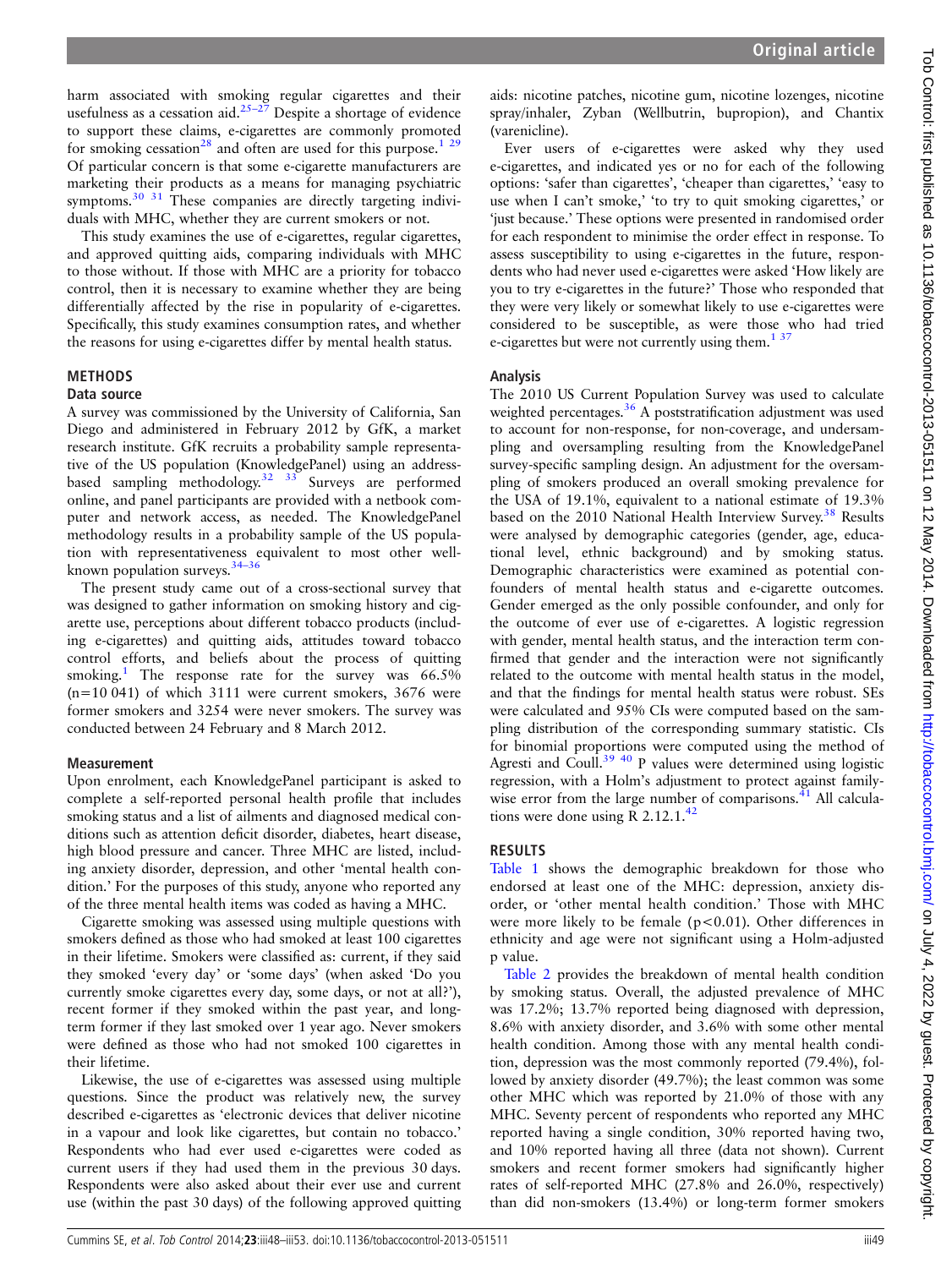<span id="page-2-0"></span>

|  | Table 1 Demographics by mental health condition |  |  |  |
|--|-------------------------------------------------|--|--|--|
|--|-------------------------------------------------|--|--|--|

| <b>Demographic</b>                     | <b>Total</b>                   | <b>Mental health condition</b><br>$(n=1905)$ | No mental health condition<br>$(n=8045)$ |
|----------------------------------------|--------------------------------|----------------------------------------------|------------------------------------------|
| Gender*                                |                                |                                              |                                          |
| Female                                 | 52.0 (50.5 to 53.5)            | 63.5 (60.1 to 66.7)                          | 49.3 (47.7 to 50.9)                      |
| Age                                    |                                |                                              |                                          |
| $18 - 29$                              | 20.4 (19.0 to 21.8)            | 20.1 (17.0 to 23.2)                          | 20.3 (18.7 to 21.9)                      |
| $30 - 44$                              | 25.9 (24.5 to 27.3)            | 26.9 (23.6 to 30.2)                          | 25.5 (23.9 to 27.1)                      |
| $45 - 59$                              | 28.0 (26.8 to 29.2)            | 31.2 (28.3 to 34.1)                          | 27.3 (25.9 to 28.7)                      |
| $60+$                                  | 25.7 (24.6 to 26.8)            | 21.7 (19.2 to 24.2)                          | 26.9 (25.7 to 28.1)                      |
| Education                              |                                |                                              |                                          |
| High school or less                    | 42.5 (41.0 to 44.0)            | 46.6 (43.1 to 50.1)                          | 41.7 (40.1 to 43.3)                      |
| Ethnicity                              |                                |                                              |                                          |
| White                                  | 67.6 (66.1 to 69.1)            | 71.8 (68.5 to 75.1)                          | 66.7 (65.1 to 68.3)                      |
| <b>Black</b>                           | 11.3 $(10.3 \text{ to } 12.3)$ | 10.3 $(1.2 \text{ to } 20.8)$                | 11.5 $(10.3 \text{ to } 12.7)$           |
| Hispanic                               | 13.9 $(12.7 \text{ to } 15.1)$ | 11.6 $(8.9 \text{ to } 14.3)$                | 14.3 (12.9 to 15.7)                      |
| Other                                  | $6.0$ (5.2 to $6.8$ )          | 4.5 $(2.9 \text{ to } 6.1)$                  | 6.2 $(5.2 \text{ to } 7.2)$              |
| Multiracial                            | $1.3$ (1.1 to 1.5)             | 1.7 $(0.9 \text{ to } 2.5)$                  | 1.2 $(1.0 \text{ to } 1.4)$              |
| *p Value (with Holm adjustment) <0.01. |                                |                                              |                                          |

(16.4%). Never were marginally different from long-term former smokers ( $p=0.01$ , unadjusted value,  $p=0.025$  with the Holm adjustment).

[Table 3](#page-3-0) presents data on the ever use and current use of a range of US Food and Drug Administration-approved quitting aids for those who had ever smoked cigarettes comparing across mental health status. Ever smokers with MHC were significantly more likely to have ever used a quitting aid (52.2%) than those without  $(31.1\%, p<0.01)$ , as well as to currently be using a quitting aid (9.9% and 3.5%, respectively, p<0.01). Each product was significantly more likely to be used by individuals with MHC than by those without, except for the nicotine inhaler/spray where the rates were comparable across mental health status. Use of bupropion was three times as high (for ever use) and six times as high (for current use) among those with MHC compared to those without. Bupropion is an antidepressant (under the name Wellbutrin), but is also prescribed as a cessation aid under the name Zyban. In this study, participants were not asked whether their use of bupropion was for depression, cessation, or both. However, removing bupropion from the analysis of ever use and current use of a quitting aid did not change the conclusions that those with MHC were more likely to have ever used approved cessation aids compared to those without MHC (28.6%, 95% CI 25.1 to 32.1 vs 23.2%, 95% CI 21.6 to 24.8, respectively,  $p < 0.01$ ) although the current rates of use by ever smokers were not statistically different by mental health status (5.5%, 95% CI 3.7 to 7.3 vs 3.1%, 95% CI 2.5 to 3.7 for MHC and no MHC, respectively, p>0.05). Additionally, smokers with MHC who had used any quitting aid were more likely to have tried multiple quitting aids. Removing bupropion from the analysis (since it is an antidepressant that is also used as a cessation aid), those with MHC had used an average of 1.90 different quitting aids compared to an average of 1.68 for those without MHC ( $p < 0.001$ ).

Across smoking status, the rate of ever using e-cigarettes was 8.1% ([table 4](#page-3-0)). Rates were significantly higher for current smokers and recent former smokers (32.2% and 26.8%, respectively) than for long-term former smokers or for non-smokers of conventional cigarettes (2.4% and 1.0%, respectively). Overall, participants with MHC were twice as likely to have tried e-cigarettes (14.8%) as those without (6.6%,  $p<0.01$ ). Over 40% of current smokers with MHC had tried e-cigarettes compared to 28.7% of current smokers without such conditions, a statistically significant difference ( $p < 0.01$ ).

Current use of e-cigarettes was much lower than ever use (1.4% vs 8.1%). However, the pattern for current use was similar to the pattern for ever having used e-cigarettes (second row of [table 4\)](#page-3-0). Rates were significantly higher for current and recent former smokers (6.3% and 6.1%) than for long-term former smokers or non-smokers (0.2% and 0.04%). Although there was a trend toward more current smokers with MHC being dual users (ie, use conventional cigarettes and e-cigarettes) than those without MHC, the difference was not significant  $(8.6\% \text{ vs } 5.4\%, \text{ p} = 0.056).$ 

| Mental health condition by smoking status<br>Table 2 |                     |                                  |                                         |                                            |                                      |
|------------------------------------------------------|---------------------|----------------------------------|-----------------------------------------|--------------------------------------------|--------------------------------------|
|                                                      | <b>Total</b>        | Never smokers<br>$(n=3254)$      | Long-term former smokers*<br>$(n=3263)$ | <b>Recent former smokerst</b><br>$(n=413)$ | <b>Current smokers</b><br>$(n=3111)$ |
| Depression                                           | 13.7 (12.7 to 14.7) | 10.1 (8.7 to 11.5)               | 13.2 (11.6 to 14.8)                     | 20.6 (15.3 to 25.9)                        | 23.4 (20.9 to 25.9)                  |
| Anxiety disorder                                     | 8.6 (7.8 to 9.4)    | 6.4 $(5.2 \text{ to } 7.6)$      | 6.6 (5.4 to 7.8)                        | 18.7 (13.2 to 24.2)                        | 15.5 (13.3 to 17.7)                  |
| Other mental health                                  | $3.6$ (3.1 to 4.1)  | $2.2$ (1.4 to 3.0)               | $3.0$ (2.2 to 3.8)                      | 5.9 (3.2 to 8.6)                           | $7.9$ (6.3 to 9.5)                   |
| Any mental health condition                          | 17.2 (16.1 to 18.3) | 13.4 (11.9 to 14.9) <sup>a</sup> | 16.4 (14.8 to 18.1) <sup>a</sup>        | 26.0 (20.3 to 31.6) <sup>b</sup>           | 27.8 (25.1 to 30.5) <sup>b</sup>     |

\*Smokers who quit more than a year ago at the time of survey.

†Smokers who quit within a year or less at the time of survey. a,bStatistics with differing subscripts are statistically different (with Holm adjustment) p<0.01.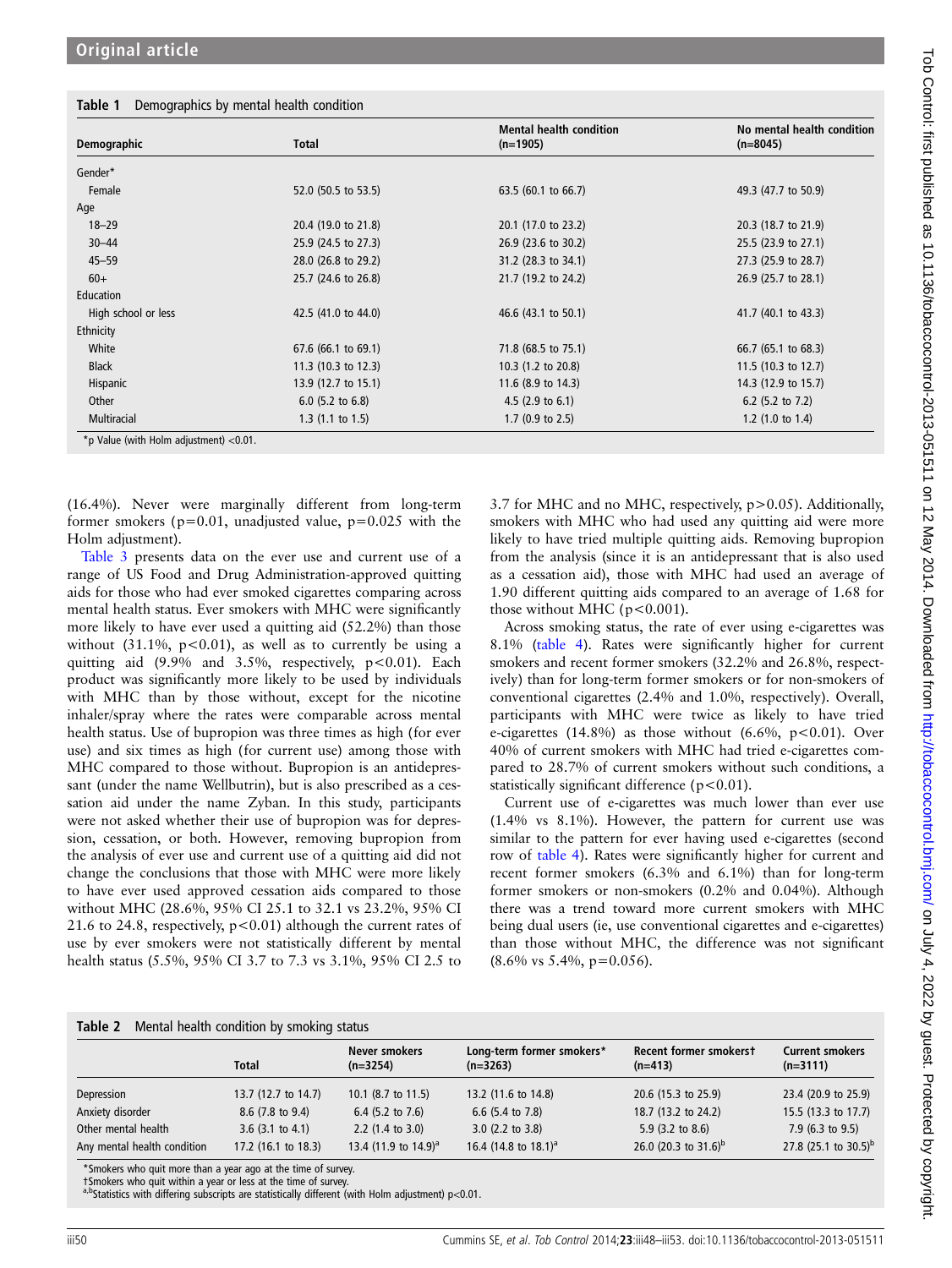<span id="page-3-0"></span>

|  |  |  | Table 3 Use of quitting aids by mental health condition among ever smokers |  |  |
|--|--|--|----------------------------------------------------------------------------|--|--|
|--|--|--|----------------------------------------------------------------------------|--|--|

|                                         | Total                       | <b>Mental health condition</b><br>$(n=1477)$ | No mental health condition<br>$(n=5262)$ |
|-----------------------------------------|-----------------------------|----------------------------------------------|------------------------------------------|
| Ever tried                              |                             |                                              |                                          |
| Nicotine patches                        | 21.7 (20.3 to 23.1)         | 31.4 (27.9 to 34.9)                          | 18.9 (17.5 to 20.3)                      |
| Nicotine gum                            | 25.3 (23.0 to 27.6)         | 30.7 (27.2 to 34.2)                          | 17.4 (16.0 to 18.8)                      |
| Nicotine lozenges                       | 5.7 $(4.9 \text{ to } 6.5)$ | 10.1 (7.6 to 12.6)                           | 4.5 $(3.7 \text{ to } 5.3)$              |
| Nicotine spray/inhaler                  | $1.3$ (0.9 to 1.7)          | $2.0$ (0.8 to 3.2)                           | 1.1 $(0.6 \text{ to } 1.6)$              |
| Zyban or Wellbutrin (bupropion)         | 11.4 (10.4 to 12.4)         | 23.7 (20.6 to 26.8)                          | $7.9$ (6.9 to 8.9)                       |
| Chantix (varenicline)                   | 9.0 (8.1 to 9.9)            | 12.6 (10.2 to 15.0)                          | 7.9 (6.9 to 8.9)                         |
| Ever tried any* (with bupropion)        | 35.8 (34.2 to 37.4)         | 52.2 (48.3 to 56.1)                          | 31.1 (29.3 to 32.9)                      |
| Ever tried any* (without bupropion)     | 24.5 (23.0 to 26.0)         | 28.6 (25.1 to 32.1)                          | 23.2 (21.6 to 24.8)                      |
| Current use                             |                             |                                              |                                          |
| Nicotine patches                        | $1.5(1.1 \text{ to } 1.9)$  | $2.0$ (1.0 to 3.0)                           | 1.4 $(1.0 \text{ to } 1.8)$              |
| Nicotine gum                            | 1.7 $(1.3 \text{ to } 2.1)$ | $2.8(1.5 \text{ to } 4.1)$                   | 1.4 $(1.0 \text{ to } 1.8)$              |
| Nicotine lozenges                       | 1.1 $(0.7 \text{ to } 1.5)$ | $1.7$ (0.5 to 2.9)                           | $0.9$ (0.5 to 1.3)                       |
| Nicotine spray/inhaler                  | $0.3$ (0 to 0.6)            | 0.9(0 to 2.0)                                | $0.1$ (0 to 0.3)                         |
| Zyban or Wellbutrin (bupropion)         | 1.8 $(1.4 \text{ to } 2.2)$ | 5.2 $(3.8 \text{ to } 6.6)$                  | $0.8$ (0.5 to 1.1)                       |
| Chantix (varenicline)                   | $0.7$ (0.4 to 2.2)          | 5.2 $(3.8 \text{ to } 6.6)$                  | $0.8$ (0.5 to 1.1)                       |
| Currently use any* (with bupropion)     | 4.9 $(4.2 \text{ to } 5.6)$ | 9.9 (7.7 to 12.1)                            | 3.5 $(2.9 \text{ to } 4.1)$              |
| Currently use any* (without bupropion)  | 3.6 $(3.0 \text{ to } 4.2)$ | 5.5 $(3.7 \text{ to } 7.3)$                  | $3.1$ (2.5 to 3.7)                       |
| *p Value (with Holm adjustment) < 0.01. |                             |                                              |                                          |

The most common reason survey participants gave for trying e-cigarettes was 'just because' (68.9%), followed by 'to try and quit smoking cigarettes' (55.2%), 'safer than cigarettes' (51.2%), and 'easy to use when I can't smoke' (46.7%). The least common reason was that they were 'cheaper than cigarettes' (31.3%). Although participants with MHC were more likely to endorse all the reasons than those without, none of the differences reached significance [\(table 5](#page-4-0)).

[Table 6](#page-4-0) shows that the susceptibility to using e-cigarettes in the future was significantly higher among current smokers than among recent former smokers (49.5% vs 24.9%). Recent former smokers were, in turn, more susceptible than long-term former smokers (3.3%) or never smokers (2.6%). Long-term former smokers were not significantly more susceptible than those who have never smoked. The table also indicates that only among current smokers does the difference in susceptibility between those with MHC and those without reach significance. Over 60% of current smokers with MHC are susceptible to using e-cigarettes compared to 45% of smokers without MHC  $(p<0.01)$ .

# **DISCUSSION**

This is the first study to demonstrate that individuals with MHC are more likely to try e-cigarettes, to be current users of ecigarettes, and to be susceptible to future use of e-cigarettes. This study also showed that individuals with MHC were more likely to smoke cigarettes than those without MHC, which is consistent with earlier research in the field.<sup>8 9 11</sup> Smokers with MHC meet all the criteria for classification as a tobacco disparity group, including higher tobacco prevalence, higher levels of nicotine dependence, lower cessation rates, disproportionate health burden from tobacco use, and so on.<sup>7</sup> The finding that smokers with MHC are differentially susceptible to e-cigarette use is an important step in the surveillance and treatment of this priority population.

Although smokers with MHC are more susceptible to e-cigarette use than those without MHC, it should be noted that they appear to use e-cigarettes for the same reasons. Some are experimenting with the product, but many indicate they are using e-cigarettes to quit smoking regular cigarettes or to reduce the harm associated with regular cigarettes. We found that

|                             | <b>Total</b>                | Never smokers<br>$(n=3254)$    | Long-term former smokers*<br>$(n=3263)$ | Recent former smokerst<br>$(n=413)$ | <b>Current smokers</b><br>$(n=3111)$ |
|-----------------------------|-----------------------------|--------------------------------|-----------------------------------------|-------------------------------------|--------------------------------------|
|                             |                             |                                |                                         |                                     |                                      |
| Ever use of e-cigarettes    |                             |                                |                                         |                                     |                                      |
| Mental health condition     | 14.8 (12.4 to 17.2)         | 0.5(0 to 1.0)                  | $3.3$ (1.1 to 5.6)                      | 31.0 (19.2 to 42.8)                 | 40.3 (34.6 to 46.0)                  |
| No mental health condition  | 6.6 $(5.9 \text{ to } 7.3)$ | $1.1$ (0.6 to $1.6$ )          | $2.2$ (1.6 to 2.9)                      | 25.7 (19.6 to 31.9)                 | 28.7 (25.5 to 31.9)                  |
| Total                       | 8.1 (7.4 to 8.8)            | 1.0 $(0.6 \text{ to } 1.5)^a$  | 2.4 $(1.7 \text{ to } 3.1)^b$           | 26.8 (21.4 to 32.2) <sup>c</sup>    | 32.2 (29.3 to 35.0) <sup>c</sup>     |
| Current use of e-cigarettes |                             |                                |                                         |                                     |                                      |
| Mental health condition     | $3.1$ (2.0 to 4.3)          | $0.2$ (0 to 0.5)               | $0.3$ (0 to 0.8)                        | 7.5 (0.5 to 14.4)                   | $8.6$ (5.3 to 12.0)                  |
| No mental health condition  | 1.1 $(0.8 \text{ to } 1.4)$ | 0(0 to 0)                      | $0.1$ (0 to 0.3)                        | 5.6 $(2.7 \text{ to } 8.5)$         | 5.4 $(3.8 \text{ to } 6.9)$          |
| Total                       | 1.4 $(1.1 \text{ to } 1.7)$ | 0.4 (0 to $0.1$ ) <sup>a</sup> | 0.2 (0 to $(0.3)^a$                     | 6.1 (3.3 to 8.9) <sup>b</sup>       | 6.3 (4.8 to 7.7) <sup>b</sup>        |

\*Smokers who quit more than a year ago at the time of survey.

†Smokers who quit within a year or less at the time of survey.

 $\cdot$ Statistics with differing subscripts are statistically different (with Holm adjustment) p<0.01.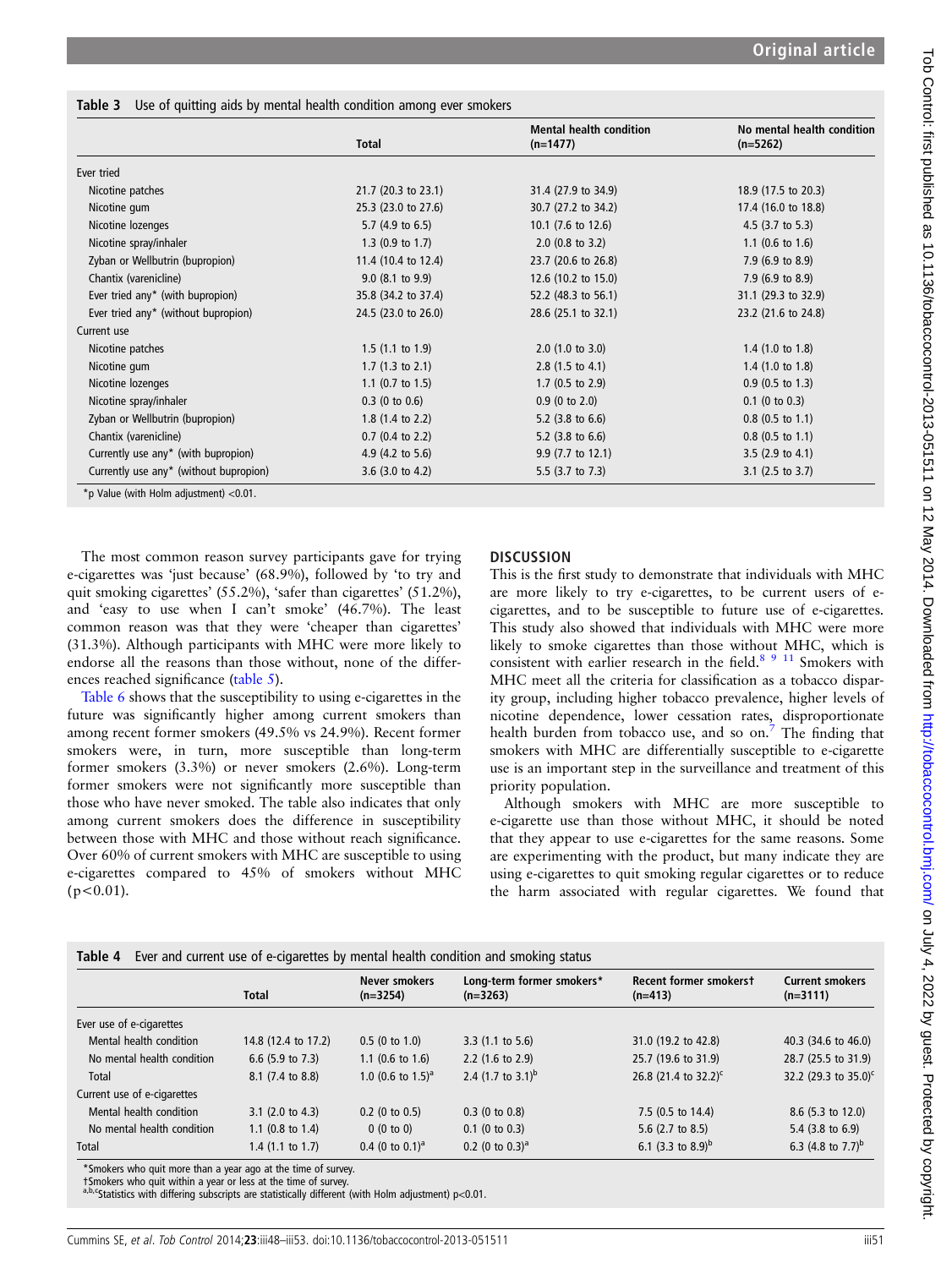<span id="page-4-0"></span>

|                                   | <b>Total</b>        | <b>Mental health condition</b><br>$(n=359)$ | No mental health condition<br>$(n=813)$ |
|-----------------------------------|---------------------|---------------------------------------------|-----------------------------------------|
| Safer than cigarettes             | 51.2 (46.3 to 56.1) | 54.6 (44.9 to 64.3)                         | 48.5 (42.3 to 54.7)                     |
| Cheaper than cigarettes           | 31.3 (26.8 to 35.8) | 36.7 (27.5 to 45.9)                         | 27.9 (22.7 to 33.1)                     |
| Easy to use when I can't smoke    | 46.7 (41.8 to 51.6) | 50.4 (40.6 to 60.2)                         | 42.5 (36.6 to 48.4)                     |
| To try to quit smoking cigarettes | 55.2 (50.4 to 60.0) | 59.6 (50.0 to 69.2)                         | 52.9 (46.8 to 59.0)                     |
| Just because                      | 68.9 (64.6 to 73.2) | 69.6 (61.3 to 77.9)                         | 67.4 (62.0 to 72.8)                     |

\*The order of these options was randomised for individual respondents to minimise the order effect in response.

e-cigarettes appeal most to smokers and, to a lesser degree, recent quitters, and that this is true among individuals with MHC and among those without. Never smokers and former smokers who quit smoking over a year appear to have very low susceptibility to using e-cigarettes, regardless of MHC. At present, e-cigarettes do not appear to be attractive to those who do not smoke, even though e-cigarettes have been marketed as a way to cope with depression and anxiety.

What explains the greater use and susceptibility to using e-cigarettes seen among individuals with MHC? One possible explanation is that e-cigarette use is an extension of the tendency to use approved quitting aids. Although e-cigarettes are not approved as cessation aids (in fact, it is illegal to make the claim that they are effective aids to quitting), many smokers view them as such, regardless of mental health status. In this study, smokers with MHC were more likely to have used approved cessation aids than their non-MHC counterparts; they seem to find the use of cessation aids, such as nicotine replacement therapy and other pharmacotherapies, more acceptable. By extension, they may find e-cigarettes more acceptable as well.

The greater use of approved cessation aids may also reflect an acceptance by individuals with MHC that quitting may be particularly difficult for them. Although research has shown that smokers with mental health disorders benefit from cessation treatment, they typically have poorer cessation outcomes.<sup>9</sup> <sup>14 43</sup> The current study found that smokers with MHC were more likely than those without MHC to have used approved aids, and were more likely to have tried two, three, or four of them. Even when bupropion, which is an antidepressant also used as a cessation aid, was removed from the analysis, those with MHC were more likely to have tried two or three of the approved aids. Perhaps, having failed to quit using other strategies, they are looking to try something new and may be open to using e-cigarettes or one of the newer nicotine delivery devices.<sup>[44](#page-5-0)</sup>

This study has some limitations, mostly related to the use of self-report for MHC, e-cigarette use, and reasons for using

e-cigarettes. At the time of enrolment into the KnowledgePanel survey, participants were asked about three MHC as part of their health profile: depression, anxiety disorder, or 'mental health condition.' No guidance was given as to the definition of each except to indicate whether they had ever been diagnosed by a healthcare provider with any of the listed conditions. As a result, there could have been some overendorsement, particularly of depression, since that term is broadly used. The 13.7% rate of depression reported here is slightly lower than the 16% lifetime prevalence of depression reported in the National Comorbidity Survey Replication (NCS-R) study.<sup>[45](#page-5-0)</sup> Overendorsement is unlikely to have affected our findings. The use of e-cigarettes is also self-report, although there is little reason to think that survey participants would not remember having used the products or that they would misrepresent their use of them. Respondents selected their reasons for using e-cigarettes from options provided, which did not include other possibilities, such as a way to self-medicate or cope with psychological issues.

## **CONCLUSIONS**

Limitations notwithstanding, data from this study clearly indicate that smokers with MHC are more susceptible to the use of e-cigarettes than are smokers without these conditions. They use e-cigarettes for the same reasons as other smokers—as quitting aids, and because they perceive them to be less harmful than smoking. Equally clear is the fact that e-cigarettes appeal to smokers, but not to those who have never smoked or who quit smoking for more than a year. In the near future, regulations, social norms and guidelines on the use of e-cigarettes in treatment settings are likely to change rapidly. We urge ongoing assessment of mental health status in order to be able to determine if new regulations on pricing, access to e-cigarettes, bans related to e-cigarettes, and the like affect individuals with MHC differentially, and whether differences in use and susceptibility serve to increase or decrease health disparities of this priority population.

|                            | <b>Total</b>        | Never smokers (n=3254)        | Long-term former<br>smokerst $(n=3263)$ | <b>Recent former</b><br>smokers $\ddagger$ (n=413) | <b>Current smokers</b><br>$(n=3111)$ |
|----------------------------|---------------------|-------------------------------|-----------------------------------------|----------------------------------------------------|--------------------------------------|
| Mental health condition    | 21.4 (18.7 to 24.1) | 2.8 $(0.8 \text{ to } 4.8)$   | 4.9 (2.4 to 7.4)                        | 29.5 (17.9 to 41.1)                                | 60.5 (54.8 to 66.2)                  |
| No mental health condition | 10.1 (9.2 to 11.0)  | 2.6 $(1.8 \text{ to } 3.4)$   | $3.1$ (2.3 to 3.9)                      | 23.8 (17.5 to 30.1)                                | 45.3 (41.6 to 49.0)                  |
| Over-all                   | 12.0 (11.1 to 12.9) | 2.6 $(1.8 \text{ to } 3.4)^a$ | 3.3 (2.5 to 4.1) <sup>a</sup>           | 24.9 (19.4 to 30.4) <sup>b</sup>                   | 49.5 (46.4 to 52.6) <sup>c</sup>     |

ample excludes those who reported current use of e-cigarettes.

†Smokers who quit more than a year ago at the time of survey.

‡Smokers who quit within a year or less at the time of survey.

 $\cdot$ <sup>c</sup>Statistics with differing subscripts are statistically different (with Holm adjustment) <0.01.